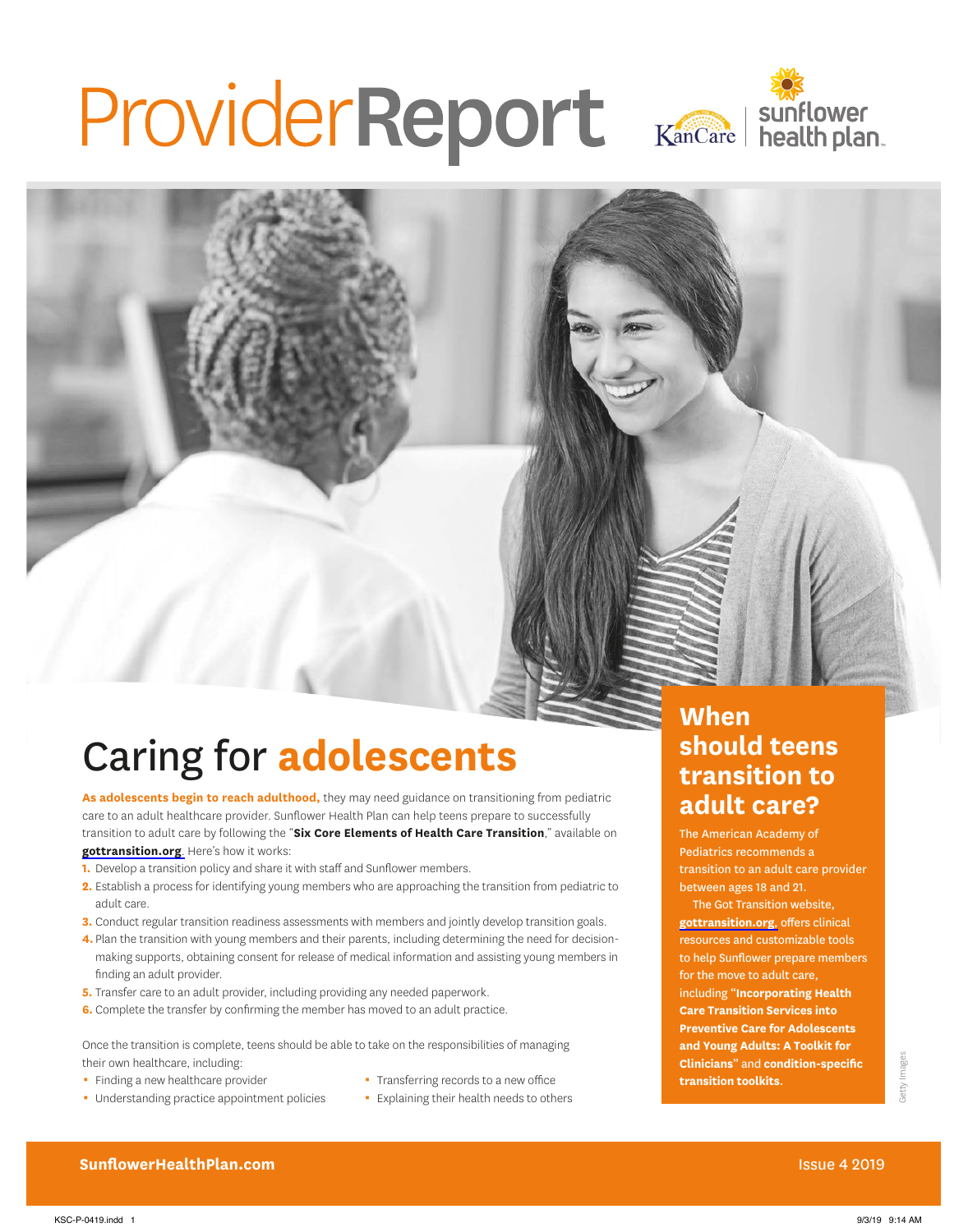

## Know your **HEDIS facts**

**The Healthcare Effectiveness Data and Information Set (HEDIS)** is a set of performance measures developed by the National Committee for Quality Assurance (NCQA). The more than 90 HEDIS measures:

- 0 Examine the effectiveness, availability and experience of care and more.
- Are informed by the 190 million people who are enrolled in health plans that report HEDIS results.
- Are updated annually. The latest measures are available on the NCQA website at **[ncqa.org/hedis/measures](https://www.ncqa.org/hedis/measures)**.
- Are used by most health plans to evaluate their performance on important aspects of care and service. Sunflower Health Plan reviews HEDIS data to identify opportunities to improve performance and ensure members are receiving appropriate care.
- Hold health plans accountable for the timeliness and quality of healthcare services.

We discuss key HEDIS measures in each issue of our newsletter. Please review these measures to make sure you are meeting HEDIS standards, which will help improve our overall HEDIS scores.

| <b>HEDIS IN SUMMARY</b> |  |  |  |
|-------------------------|--|--|--|
|                         |  |  |  |

| <b>MEASURE</b>                                                                                                                                                                                                                                                                                                                                                                            | <b>DETAILS</b>                                                                                                                                                                                                                                                                                                                                       |
|-------------------------------------------------------------------------------------------------------------------------------------------------------------------------------------------------------------------------------------------------------------------------------------------------------------------------------------------------------------------------------------------|------------------------------------------------------------------------------------------------------------------------------------------------------------------------------------------------------------------------------------------------------------------------------------------------------------------------------------------------------|
| <b>Breast Cancer Screening</b><br>This <b>measure</b> assesses women ages 50 to 74<br>who had at least one mammogram to screen<br>for breast cancer in the past two years.                                                                                                                                                                                                                | According to the Centers for Disease Control and<br>Prevention (CDC), breast cancer is one of the most<br>common cancers among women of all racial and<br>ethnic backgrounds. Early detection during routine<br>screenings beginning at age 50 (or 40 for women who<br>have a higher risk) can reduce the risk of death.                             |
| <b>Cervical Cancer Screening</b><br>This <b>measure</b> assesses either women ages 21<br>to 64 who had a cervical cytology (Pap test)<br>performed every three years or those ages<br>30 to 64 who had cervical cytology and HPV<br>co-testing every five years.                                                                                                                          | Cervical cancer was previously considered a leading<br>cause of cancer death in women. The availability<br>of effective screening tests for early detection has<br>reduced the risk of death by more than 50 percent<br>over the past 30 years.                                                                                                      |
| <b>Chlamydia Screening in Women</b><br>This <b>measure</b> assesses women ages 16 to<br>24 who are sexually active and have been<br>tested for chlamydia at least once within<br>the past year.                                                                                                                                                                                           | Chlamydia is one of the most common sexually<br>transmitted infections for young people in the<br>United States, according to the CDC. It is estimated<br>that 1 in 20 sexually active women ages 14 to 24 are<br>infected. Delays in treatment can lead to serious<br>health problems, such as pelvic inflammatory<br>disease and fertility issues. |
| <b>Prenatal and Postpartum Care</b><br>This <b>measure</b> assesses two factors: the<br>percentage of deliveries that received a<br>prenatal care visit in the first trimester,<br>on the enrollment start date or within 42<br>days of enrollment in the health plan, and<br>the percentage of deliveries that had a<br>postpartum visit on or between 21 and 56<br>days after delivery. | Women with low-risk pregnancies should receive an<br>examination at least once during the first trimester of<br>the pregnancy and an exam within four to six weeks<br>after delivery, according to the American Academy of<br>Pediatrics and the American College of Obstetricians<br>and Gynecologists.                                             |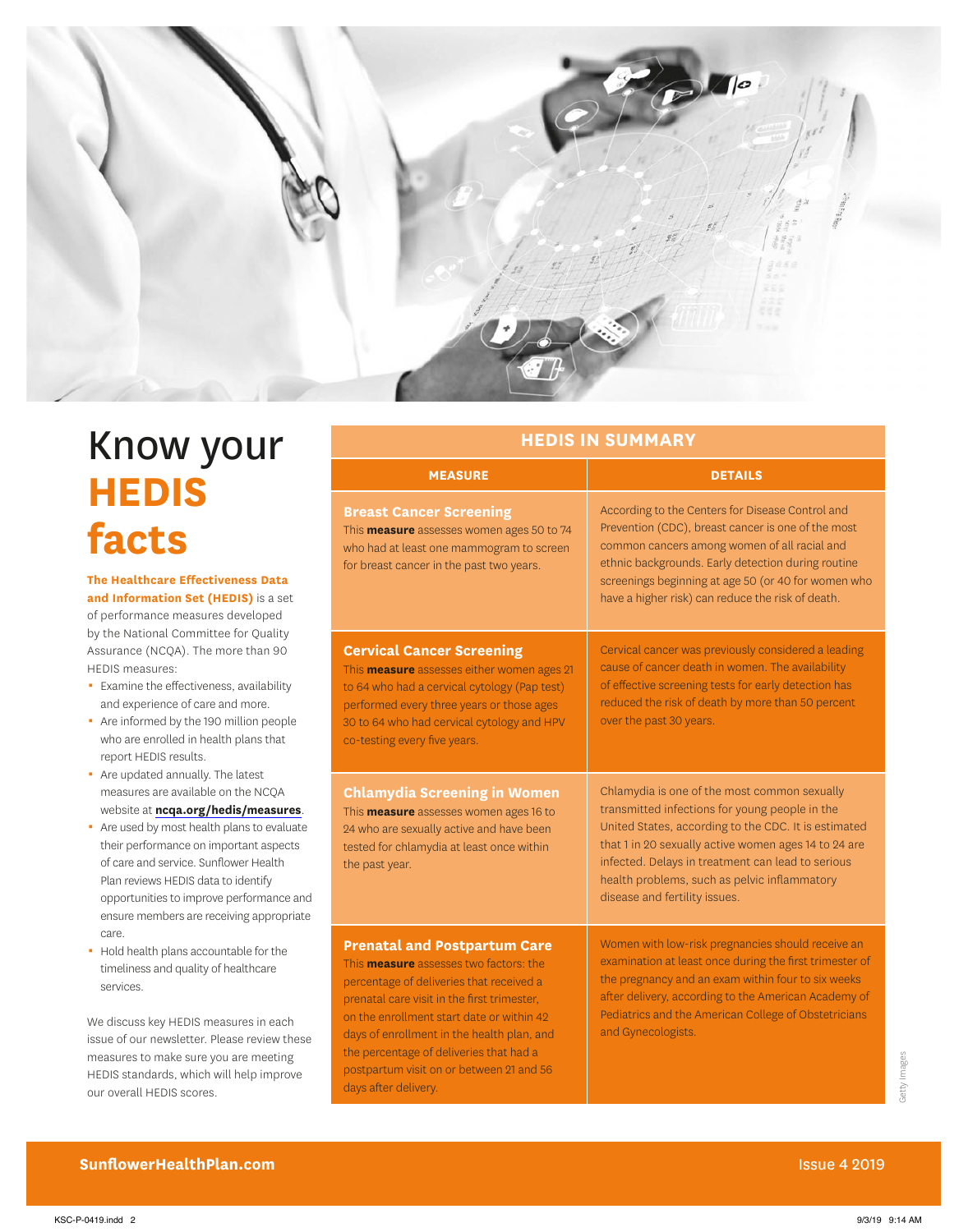

## Talking to members **about vaccines**

**Some members may have concerns** about the effectiveness and safety of vaccines for themselves or their children. Providers can play a vital role in educating Sunflower members about the importance of immunizations.

A **recent study** showed that a child's healthcare provider is still the main source of parents' information on vaccines, but 39.9 percent also said they use the internet to access this kind of information. Children of parents who rely on the internet for information were much more likely to have a nonmedical exemption for one or more vaccines.

Low disease awareness can also lead to an increased focus on vaccine risks, according to the **Centers for Disease Control and Prevention** (CDC). Additionally, the vaccination schedule for young children can appear complicated to parents.

- The CDC recommends that providers:
- 0 Educate members about vaccines and the diseases they can help prevent.
- Communicate the benefits of vaccines.
- Discuss risks and side effects of vaccines.
- Provide vaccine recommendations.
- Reiterate the social norm to vaccinate.

Providers can help reinforce these messages by using clear language, personal stories and information from credible resources.

## **HEDIS for childhood immunizations**

The National Committee for Quality Assurance recommends that children younger than 2 adhere to a set immunization schedule to reduce the risk of an outbreak of vaccine-preventable diseases.

The **HEDIS measure** for Childhood Immunization Status looks at the percentage of children who received the recommended number of doses of the following vaccines by their second birthdays:

- Diphtheria, tetanus and acellular pertussis (DTaP), four doses
- Polio, three doses
- Measles, mumps and rubella (MMR), one dose
- Haemophilus influenza type B, three doses
- Hepatitis B, three doses
- Chickenpox, one dose
- Pneumococcal conjugate, four doses
- Hepatitis A, one dose
- Rotavirus, two or three doses
- · Influenza, two doses

### **Who should get a flu shot?**

The flu vaccine prevented an estimated 5.3 million cases of influenza, 2.6 million flu-associated medical visits and 85,000 flu-associated hospitalizations during the 2016-2017 season in the U.S., according to the Centers for Disease Control and Prevention (CDC).

Even with those high numbers, only 37.1 percent of adults received a flu shot last flu season—6.2 percentage points less than the year before.

The CDC recommends that everyone older than 6 months get a flu vaccine every year. Children younger than 6 months and those with severe, lifethreatening allergies to the vaccine should not get a flu shot.

#### **HEDIS**

Three **HEDIS measures** discuss flu vaccination:

- 0 **Childhood Immunizations:** Measures the percentage of children who have completed the series of two influenza vaccinations prior to their second birthday.
- 0 **Flu Vaccinations for Adults Ages 18-64:** Measures the percentage of adults ages 18 to 64 who received an influenza vaccination.
- 0 **Flu Vaccinations for Adults Ages 65 and Older:** Measures the percentage of adults ages 65 and older who received an influenza vaccination.